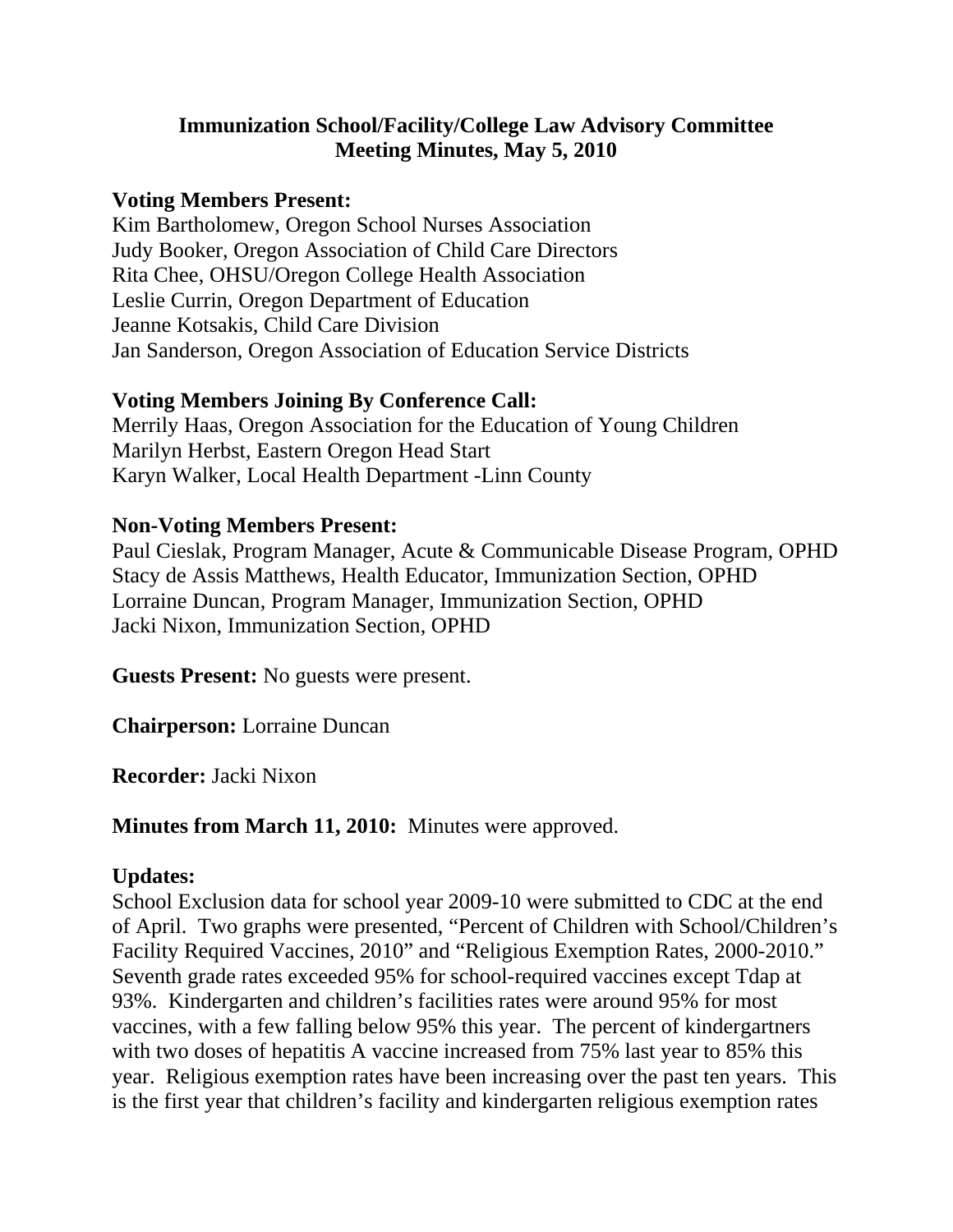have been above 5% and  $7<sup>th</sup>$  grade above 4%. Religious exemptions data include exemptions signed for one or more school/children's facility required vaccines. The Oregon Immunization Program is moving toward the goal of collecting religious exemption data by antigen. The Immunization Program is in the process of extending contracts to approved school computer tracking systems to make changes to report religious exemption data by antigen.

## **Immunization Primary Review Summary:**

Changes to the forms suggested at the previous meeting were presented to the Advisory Committee. Paul Cieslak made several wording suggestions that will be incorporated into the final versions of the documents. Kim Bartholomew commented that she shared the forms with her secretary, and she reported that the format and wording were understandable and clear.

## **College Measles Requirements:**

A survey was sent out through the Oregon College Health Association to gather input about the college measles requirements. Only six responses have been received so far, so the survey is being resent. Feedback from the survey will be shared via email or at the next Advisory Committee meeting.

## **Declarations of Conflicts of Interest:**

A suggestion was made to move the declaration of conflicts of interest to prior to voting so as to include committee members who arrive late. The Structure and Guidelines document adopted on December 9, 2009, will be revised to reflect this change. No conflicts of interest declared for members of the Advisory Committee present.

### **Review of Meningococcal Vaccine Against Twelve Criteria for School/Facility/College Immunization Requirements:**

The Advisory Committee discussed the document for reviewing meningococcal vaccine against the criteria.

Comments: A question was asked about how much impact the requirement would have. Because there are few cases of meningococcal disease, and the vaccine protects against the serogroups of bacteria causing about half of Oregon's cases, a requirement would prevent very few cases and deaths in the school/college age group recommended to receive the vaccine.

After discussion, no changes were made to the final document. A motion was made to not to add meningococcal vaccine as a school requirement at this time. The motion was seconded. The vote was unanimous and the motion carried.